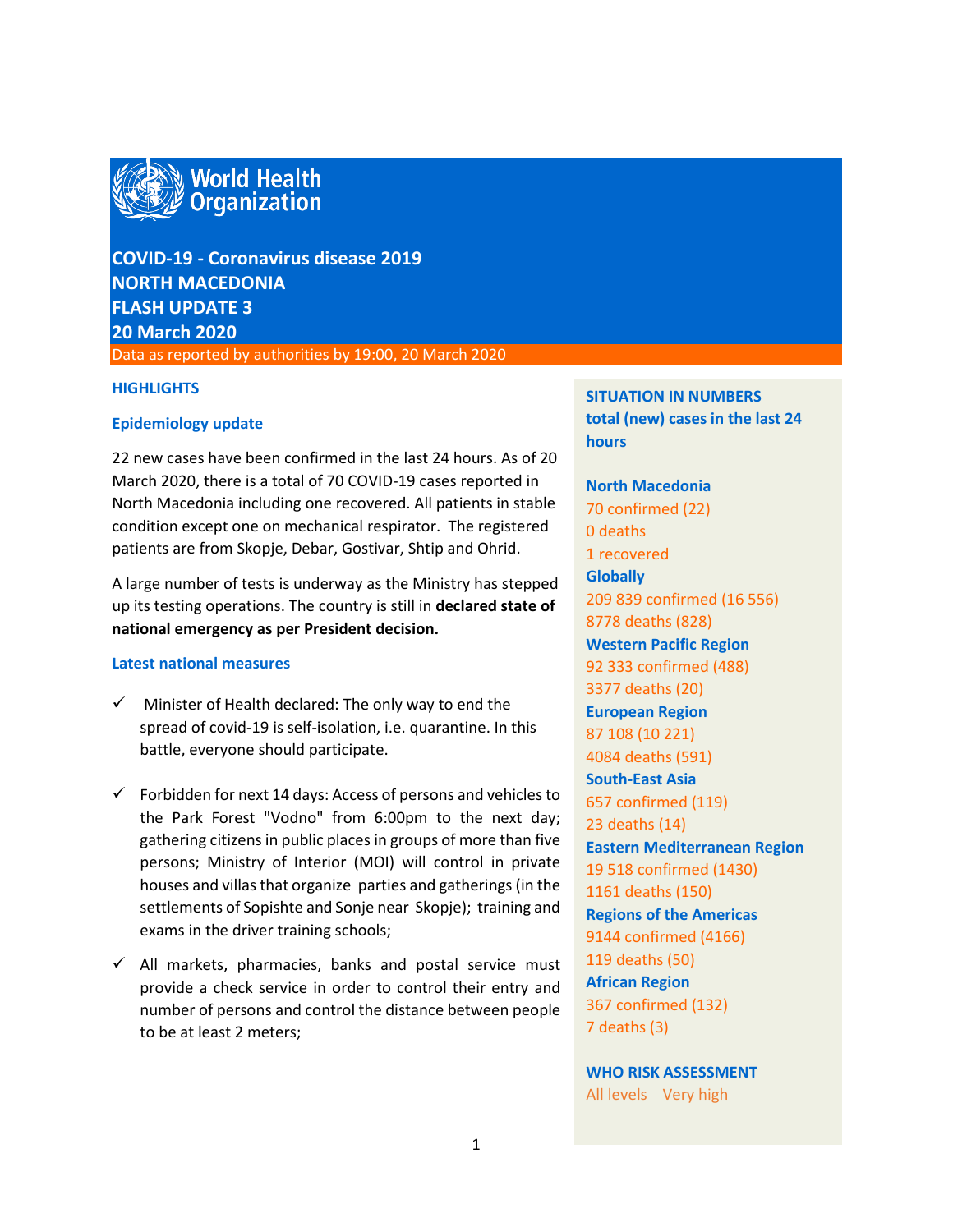- $\checkmark$  Ministry of Agriculture is negotiating with livestock companies to limit the export of lambs and restricts the export of wheat and wheat flour.
- $\checkmark$  The Commission for Infectious Diseases recommended to unify the capacities of the laboratories at the Institute of Public Health and at the hospital Zan Mitrev.
- $\checkmark$  All employers in North Macedonia have been advised to organize working from home
- The Skopje airport remains closed.
- $\checkmark$  Criminal charges are brought against those not respecting the decisions of the government for closure and social distancing.

#### **SURVEILLANCE**



# **Figure 1. Municipalitiesin North Macedonia with reported confirmed cases of COVID-19, 20 March 2020**

<https://experience.arcgis.com/experience/685d0ace521648f8a5beeeee1b9125cd>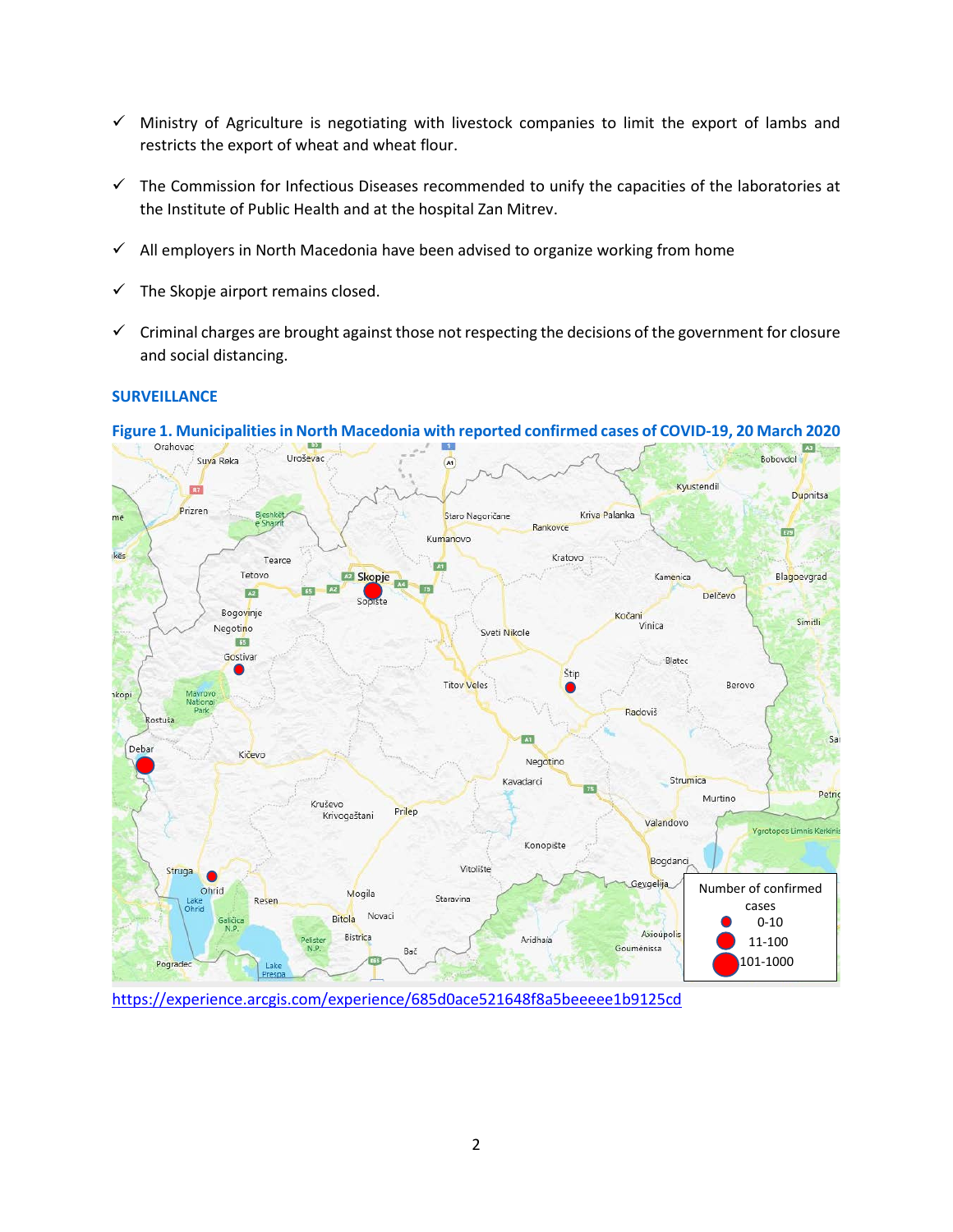The disagregated data of the confirmed COVID-19 cases through 19 March 2020 could be accessed at the Institute of Public Health [\(http://www.iph.mk/info-covid-19-20-03-2020/\)](http://www.iph.mk/info-covid-19-20-03-2020/)

The incidence rate is calculated at 6,5 cases per 100 000 people as of 19 March 2020.

In terms of distribution by sex, 32/67 are females and 35/67 are male as officially reported on 19 March 2020.

The age of confirmed COVID-19 patients ranges from 4 to 87 years with a median of 48 years. The greatest proportion of the affected people are above 60 years old – 18/67 (26.9%), while the highest age-specific incidence of 4,8 per 100 000 people is detected among people ages 40-49.

According to the risk assessment by WHO on a global level and at European Region level, the risk is very high. According to the risk categorization by WHO in MKD it is estimated that:

- ❖ Debar is in stage 4 (widespread transmission in the community).
- ❖ Skopje is in phase 3 (localized transmission).
- ❖ The remaining part of the Republic of North Macedonia is in phase 2 (sporadic cases).

## **PREPAREDNESS AND RESPONSE**

#### **WHO ROLE AND ACTION**

WHO is the lead UN agency for Health and main technical and health policy advisor to the government on COVID-19 containment and mitigation. **Western Balkan including North Macedonia is one of the priority countries for the WHO European Region. WHO works in coordination closely with other UN agencies as per the UN reform.** 

Technical support, guidance and assistance are provided through the WHO Country Office from all levels of the Organization. There is abundance of technical guidance WHO has developed in all areas of work: we are supporting the country to develop technical plans and implement priority interventions in the framework of a strong nation-wide strategic response.

WHO Globally is informing the public through [daily situation reports](https://www.who.int/emergencies/diseases/novel-coronavirus-2019/situation-reports/) and dashboards displaying realtime data: [WHO Health Emergency dashboard;](https://extranet.who.int/publicemergency) [WHO COVID-19 situation dashboard in European](http://who.maps.arcgis.com/apps/opsdashboard/index.html#/ead3c6475654481ca51c248d52ab9c61)  [Region.](http://who.maps.arcgis.com/apps/opsdashboard/index.html#/ead3c6475654481ca51c248d52ab9c61)

**WHO action in COVID-19 outbreak in North Macedonia is to limit virus spread, protect health and the health workers at the frontline, preserve the health care system capacity and its sustainability to respond.** 

- **WHO is supporting the development of list of critical needs for the next three months for the health sector and coordinating with partners the support of the identified needs.**
- **A few partners have confirmed readiness to support the urgent needs in health according to the requirements of the country COVID – 19 Contingency Plan for preparedness and response.**
- The **country strategic preparedness and response plan for the next 3 months and** Contingency Plan for COVID – 19 were drafted on 14 March 2020 with the IHR team members and the WHO consultant. The plan provides strategic interventions in line with 8 pillars. A few donors have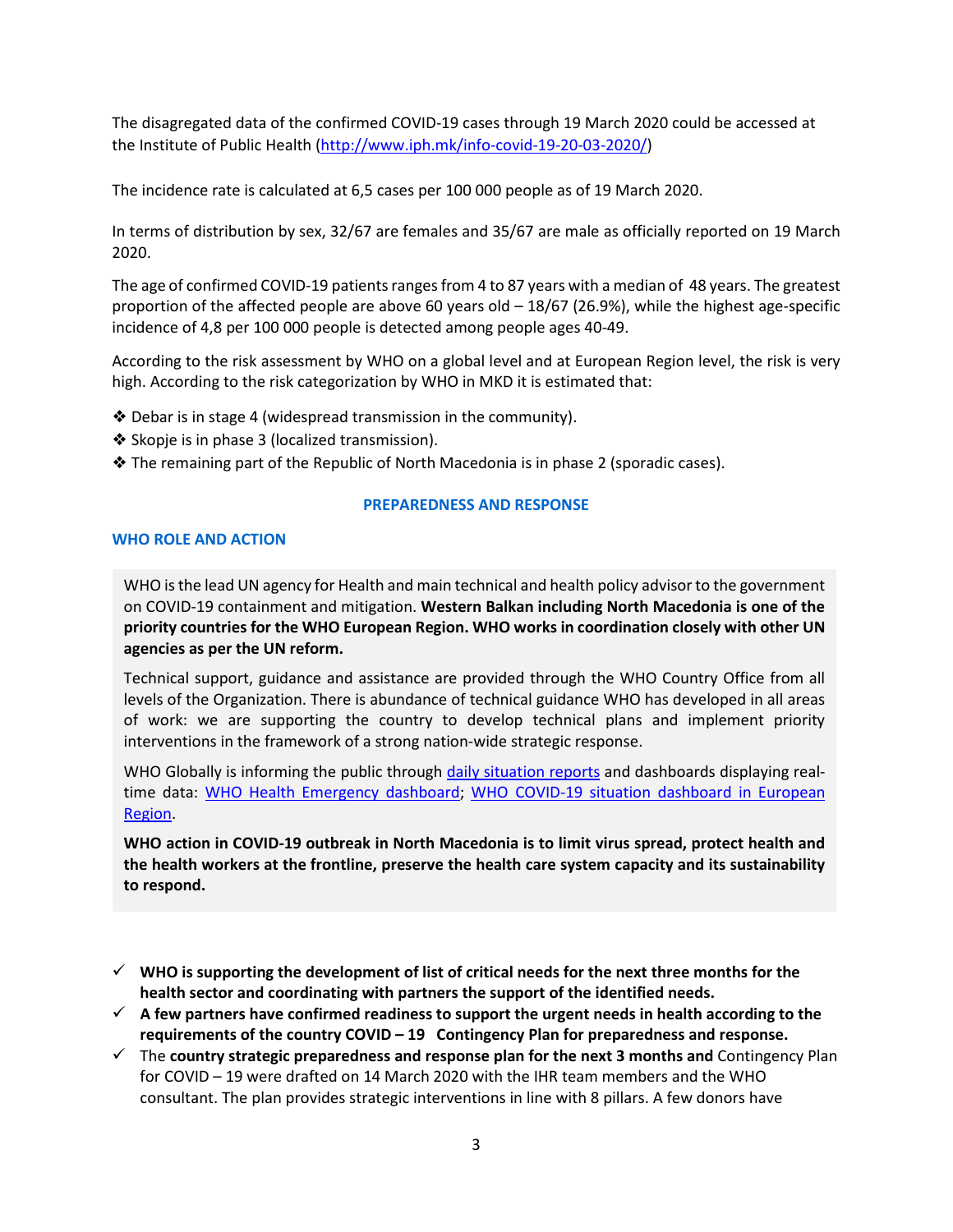confirmed readiness to support the urgent needs in health. The world Bank has written officially to the ministry of health pledging support.

 We are awaiting the completion of the **translation to Macedonian language of online WHO trainings** for COVID-19 for health care and ICP to disseminate it to all Health workers in MKD <https://openwho.org/>

COVID-19 could be regarded as an opportunity to upscale and accelerate the implementation of the **IHR Core Capacities**. Based on the Joint External Evaluation that was carried out in 2019 some areas require immediate strengthening: develop and implement a national IPC program and strategy for healthcare associated infections and strengthen biosafety and biosecurity.

#### **NEW GOVERNMENT MEASURES ON 20 MARCH 2020**

North Macedonia mobilized an all-of-government action to fight this new coronavirus, including scaling up emergency response mechanisms in all sectors. We have seen recently a positive society response and compliance as well as more trust in the government protective measures and instructions for social distancing. MOH has started a vigorous risk communication campaign in social media, on TV and other. Actions and readjustments of measures are continuous and monitoring of the situation is ongoing on daily basis. On the health front, the country is working hard now to ensure its hospitalization surge capacity with the necessary personnel are in place in case of larger communitybased transmission.

The Steering committee was formed as governmental body for coordination and management within a national crisis management system composed of: Ministers of: Interior, Health, Transport and Communications, Defense, Foreign Affairs and the Head of the Assessment Group are also meeting ad hoc with the Minister of Health and the Operational Committee for decision making on highest level.

Ministry of Health is coordinating the response through its responsible expert committees:

- 1. Infectious diseases commission as a technical expertise to MOH
- 2. IHR multisectoral commission
- 3. Operational Committee Task Force for COVID-19
- $\checkmark$  Minister of Health informed that many countries stopped the export of respiratory machines and theat MOH is expecting to still be able to complete the procurment in short time. It was confirmed today that China reserved 200 respiratory machines for North Macedonia.
- $\checkmark$  As of 20 March 2020, a total of 888 test have been performed at the laboratory at the Institute of Public Health and as of now there are 1 400 tests in the pipeline.
- $\checkmark$  Three companies from Prilep will make over 100,000 face masks: to be distributed free of charge to the citizens of Prilep and other cities in the country. The first 1,000 that were to be distributed today, and if needed, are sterilized at the general hospital. Towers and Fashion Link company declared they are ready to sew 2,000-3,000 masks a day.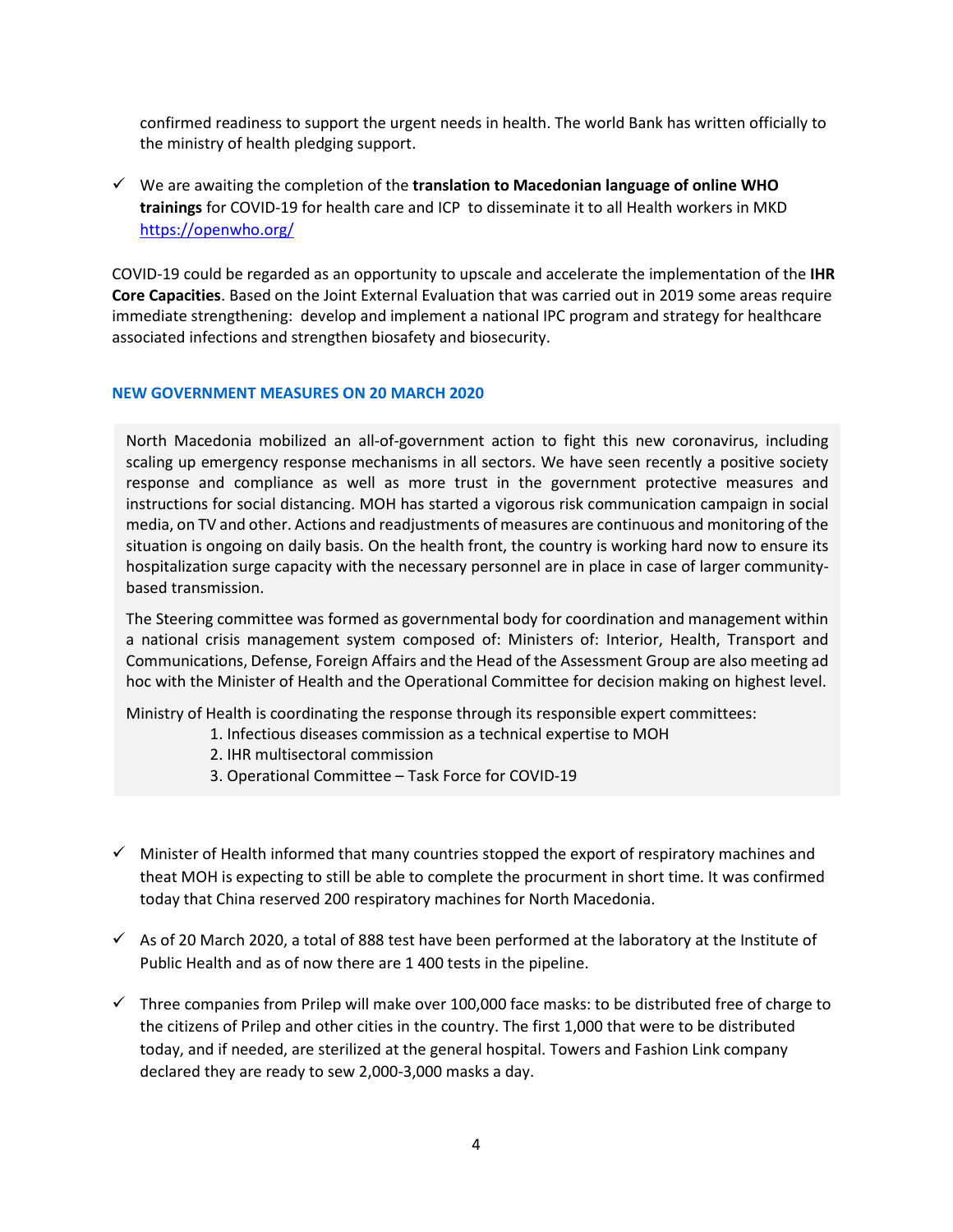- $\checkmark$  Local authorities are appealing for profitable businesses from the city to get involved in donating food and personal hygiene products to the vulnerable category of citizens and socially disadvantaged families. The Red Cross branch organization does not have sufficient stock.
- $\checkmark$  All vehicles are disinfected at the entrance to Prilep from Bitola, Krushevo, Makedonski Brod and at the entrance to Plenvar. Just like the streets and kindergartens and more institutions and schools.
- $\checkmark$  76 returnees from high-risk countries are under quarantine and under constant police surveillance. Four did not comply with the measures and criminal charges were filed.
- A **new call- center** placed at the Bucharest Polyclinic is in preparation , equipment is installed, optic cable is being placed, it may start operating on Saturday. There are 6 lines, and 4 more can be added in order to function with 10 lines . Doctors from the Center for Public Health – Skopje will respond to these hot lines..

## **GAPS/NEEDS AND CHALLENGES**

- **Critical needs**: Laboratory Kits and reagents; Personal Protective Equipment (PPE); Mechanical Ventilators/Respirators (respirators from operating rooms are not adapted to need of respiratory diseases and cannot be used for the ICU) ; intensifying risk communication
- $\triangleright$  Multi-sectoral partner coordination mechanism for COVID19 is needed.
- **Challenges:** 
	- **Protecting health care workers who are not working in the COVID-19 designated facilities.**
	- **Procurement : Access to local or international supplies and mainly respirators for the critical** needs identified because of international shortages.
	- **Shortage in health workforce if the situation progresses**
	- Ensuring treatement for all citizens including the vulnerable groups with other diseases and pathologies.
	- **ISOLATION 6.1 Is incorded in the search is allocated.** It is also and disabled.

#### **MOST FREQUENTLY ASKED QUESTIONS AND ANSWERS**

#### **Masks**

**WHO do not advice people make masks on their own.** Masks need to follow certain specifications to be effective. Cotton masks are not proven to be effective against COVID19

In addition, wearing a mask when you are not sick or not caring for a sick one can be counterproductive: it can facilitate infection if not properly handled and give you a sense of false security diverting from other key measures like hand and respiratory hygiene and physical distancing.

Only people who are sick, care for others who are sick, or healthcare workers should wear masks. A medical mask is not required for members of the public who do not have respiratory symptoms.

See WHO advice on the use of masks in the community, during home care and in healthcare settings in the context of the novel coronavirus (2019-nCoV) outbreak[: https://www.who.int/publications-](https://www.who.int/publications-detail/advice-on-the-use-of-masks-in-the-community-during-home-care-and-in-healthcare-settings-in-the-context-of-the-novel-coronavirus-(2019-ncov)-outbreak)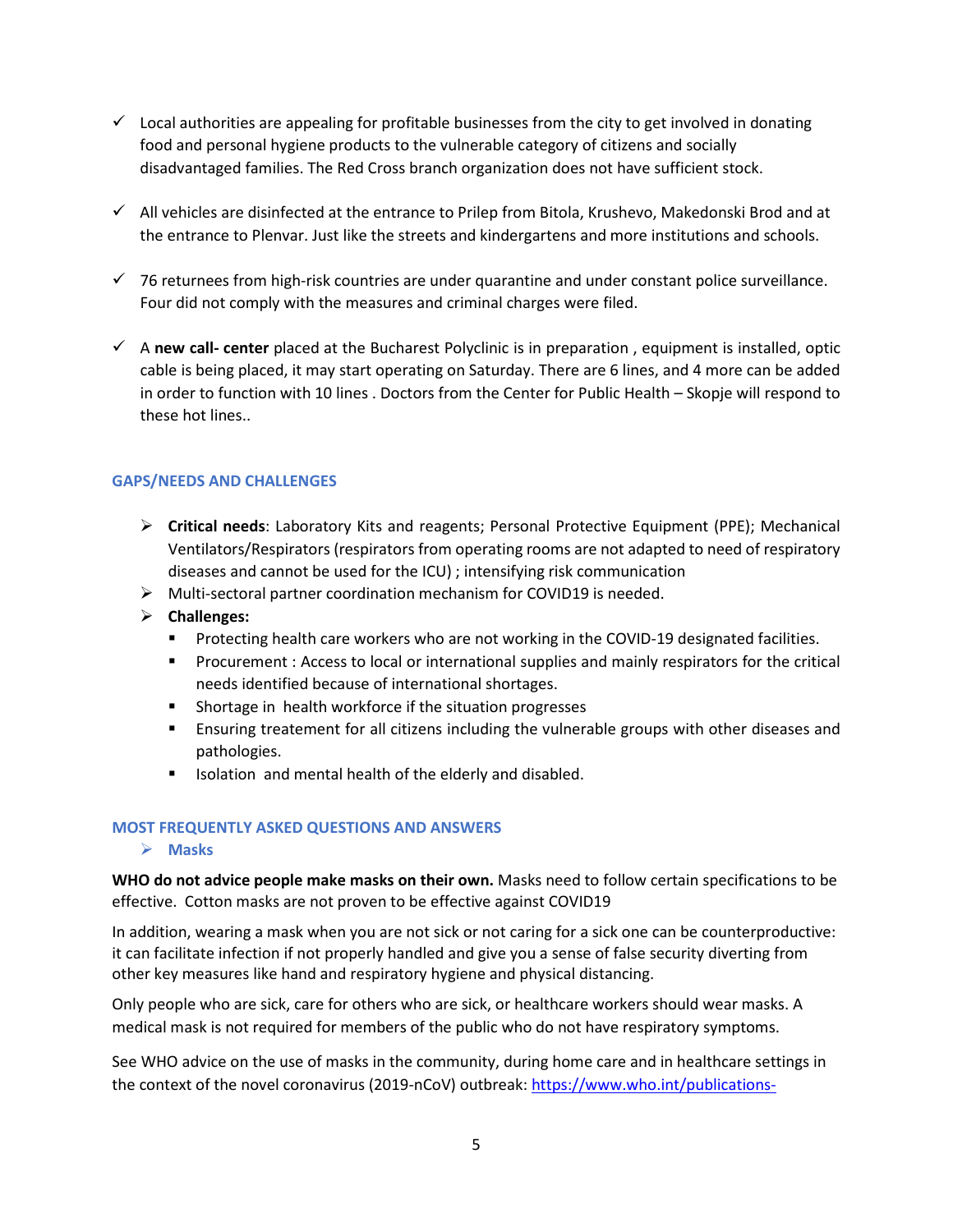[detail/advice-on-the-use-of-masks-in-the-community-during-home-care-and-in-healthcare-settings-in](https://www.who.int/publications-detail/advice-on-the-use-of-masks-in-the-community-during-home-care-and-in-healthcare-settings-in-the-context-of-the-novel-coronavirus-(2019-ncov)-outbreak)[the-context-of-the-novel-coronavirus-\(2019-ncov\)-outbreak](https://www.who.int/publications-detail/advice-on-the-use-of-masks-in-the-community-during-home-care-and-in-healthcare-settings-in-the-context-of-the-novel-coronavirus-(2019-ncov)-outbreak)

See WHO COVID-19 advice to public[: www.who.int/emergencies/diseases/novel-coronavirus-](http://www.who.int/emergencies/diseases/novel-coronavirus-2019/advice-for-public)[2019/advice-for-public](http://www.who.int/emergencies/diseases/novel-coronavirus-2019/advice-for-public)

### **Is everyone at risk for COVID 19?**

The virus that causes COVID-19 can infect people of all ages, but the risk of severe disease gradually increases with age starting from around 40 years. Evidence to date suggests that two groups of people are at a higher risk of getting severe COVID-19 disease. These are older people (that is people over 60 years old); and those with underlying medical conditions (such as cardiovascular disease, diabetes, chronic respiratory disease, and cancer). It's important that adults in this age range protect themselves and in turn protect others that may be more vulnerable.

# **Does the world have enough supplies to respond to the COVID-19 pandemic? What is WHO doing to help?**

WHO is working with governments, industry and the [Pandemic Supply Chain Network](https://www.weforum.org/projects/pandemic-supply-chain-network-pscn) to boost production and secure allocations for critically affected and at-risk countries (se[e news release\)](https://www.who.int/news-room/detail/03-03-2020-shortage-of-personal-protective-equipment-endangering-health-workers-worldwide).

WHO has shipped PPE to 68 countries and 1.5 million diagnostic kits to 120 countries and is working finalize arrangements with suppliers in China to export to WHO.

In addition, WHO has identified producers with over-capacity, and is finalizing specifications, and coordinating shipments, to refill warehouse to ship PPE to whoever needs it most. It is WHO's aim is to build a continuous pipeline to ensure continuity of supply.

Many companies produce diagnostic kits, but WHO can only buy kits that have been evaluated independently. WHO has worked with FIND to significantly increase capacity for evaluation by contracting additional labs to do the evaluation

WHO has warned that severe and mounting disruption to the global supply of personal protective equipment (PPE) is putting lives at risk from the new coronavirus and other infectious diseases. WHO [guidance](https://apps.who.int/iris/bitstream/handle/10665/331215/WHO-2019-nCov-IPCPPE_use-2020.1-eng.pdf) calls for the rational and appropriate use of PPE in healthcare settings, and the effective management of supply chains.

WHO has publishe[d the Rational use of personal protective equipment for COVID-19.](https://apps.who.int/iris/bitstream/handle/10665/331215/WHO-2019-nCov-IPCPPE_use-2020.1-eng.pdf) This document summarizes WHO recommendations for the appropriate use of personal protective equipment (PPE) in health care and community settings, including the handling of cargo.

#### **Hotline**

Hotlines are established for general information for measures, health care and other information related to COVID-19 to be referred to the "Alo Doctor" Call Center and the emergency hotlines of the Centers for Public Health/ Institute for Public Health are to be used exclusively for suspected and symptomatic cases, who have returned from high and medium risk countries, or have been in contact with a confirmed case – 16 March 2020. Foreign affairs has established their own hotlines for stranded nationals at borders or in other countries.